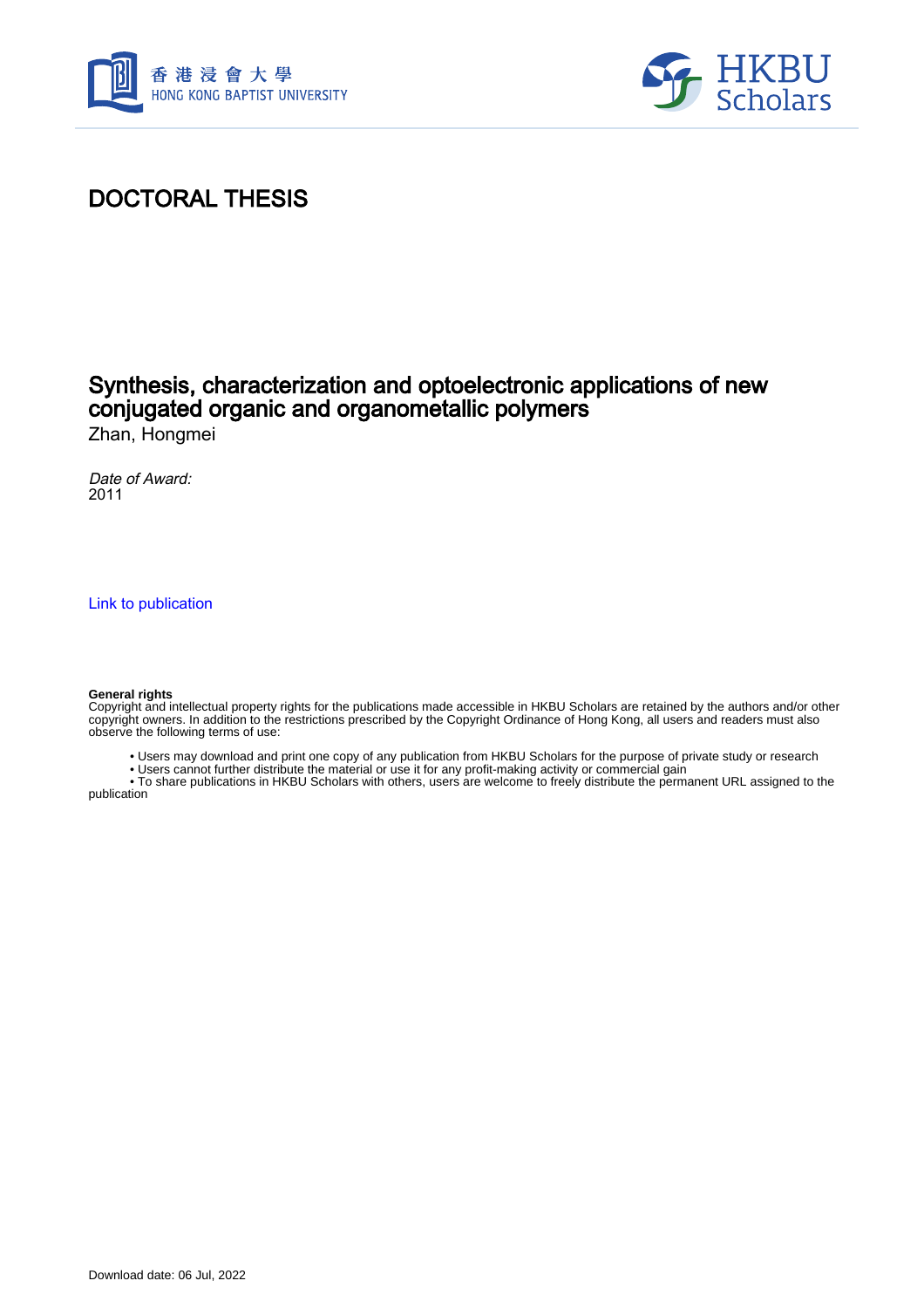# **Synthesis, Characterization and Optoelectronic Applications of New Conjugated Organic and Organometallic Polymers**

## **ZHAN Hongmei**

**A thesis submitted in partial fulfillment of the requirements** 

**for the degree of** 

**Doctor of Philosophy** 

**Principal Supervisor: Professor WONG Wai Yeung, Raymond** 

**Hong Kong Baptist University** 

**May 2011**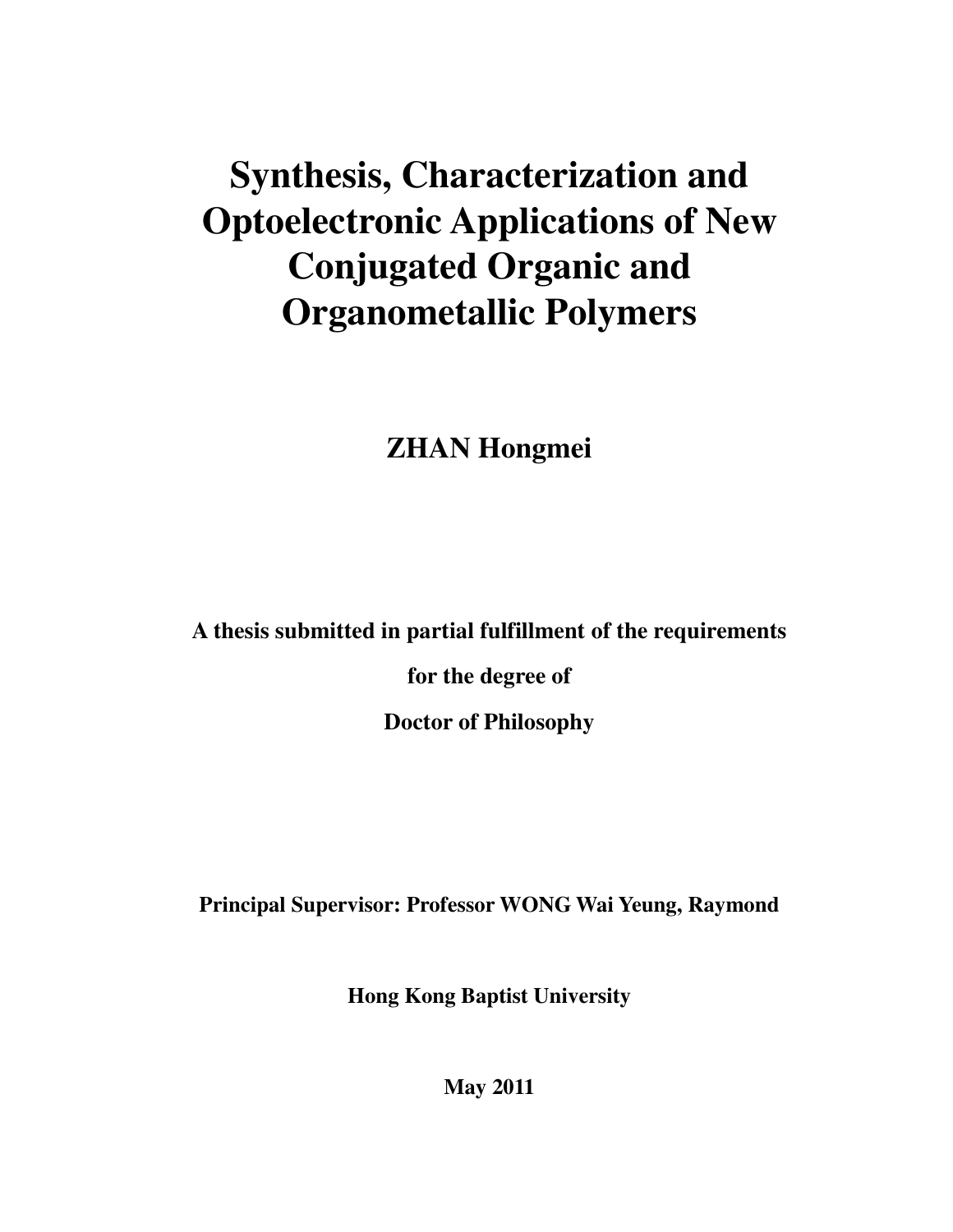### **Abstract**

Polymer solar cells have attracted considerable attention for the potential application as renewable energy sources due to their unique advantages of the ease of solution-processing, low cost, light weight and flexible large-area devices, and encouraging progress has been made in the past decade. Metal-containing conjugated polymers represent an intriguing and promising class of materials, and platinum polyyne polymers have been shown to be good candidates for organic solar cells. Organic conjugated polymers as the other important type of materials have also been extensively studied in the field of solar cells, and show outstanding performance.

New series of metal-containing polymers based on different  $\pi$ -conjugated chromophores and a new type of organic conjugated polymers with lower band gaps were synthesized and fully characterized. The applications of some of these polymers in solar cells or field-effect transistors are also outlined.

Chapter 1 contains a brief overview on the background, basic theory and development of bulk-heterojuction (BHJ) solar cells.

Chapter 2 presents the synthesis and characterization of a new series of platinum(II)-containing conjugated polymers based on pyran, diketopyrrolopyrrole, benzothiadiazole or thiadiazolo[3,4-*c*]pyridine, fluorene and phenanthrenyl-imidazole chromophores, typically designed via a donor-acceptor (D-A) approach. These polymers were synthesized by Sonogashira-type dehydrochloride reaction between the diethynyl ligands and *trans*-Pt(PBu<sub>3</sub>)<sub>2</sub>Cl<sub>2</sub>. Their photophysical properties were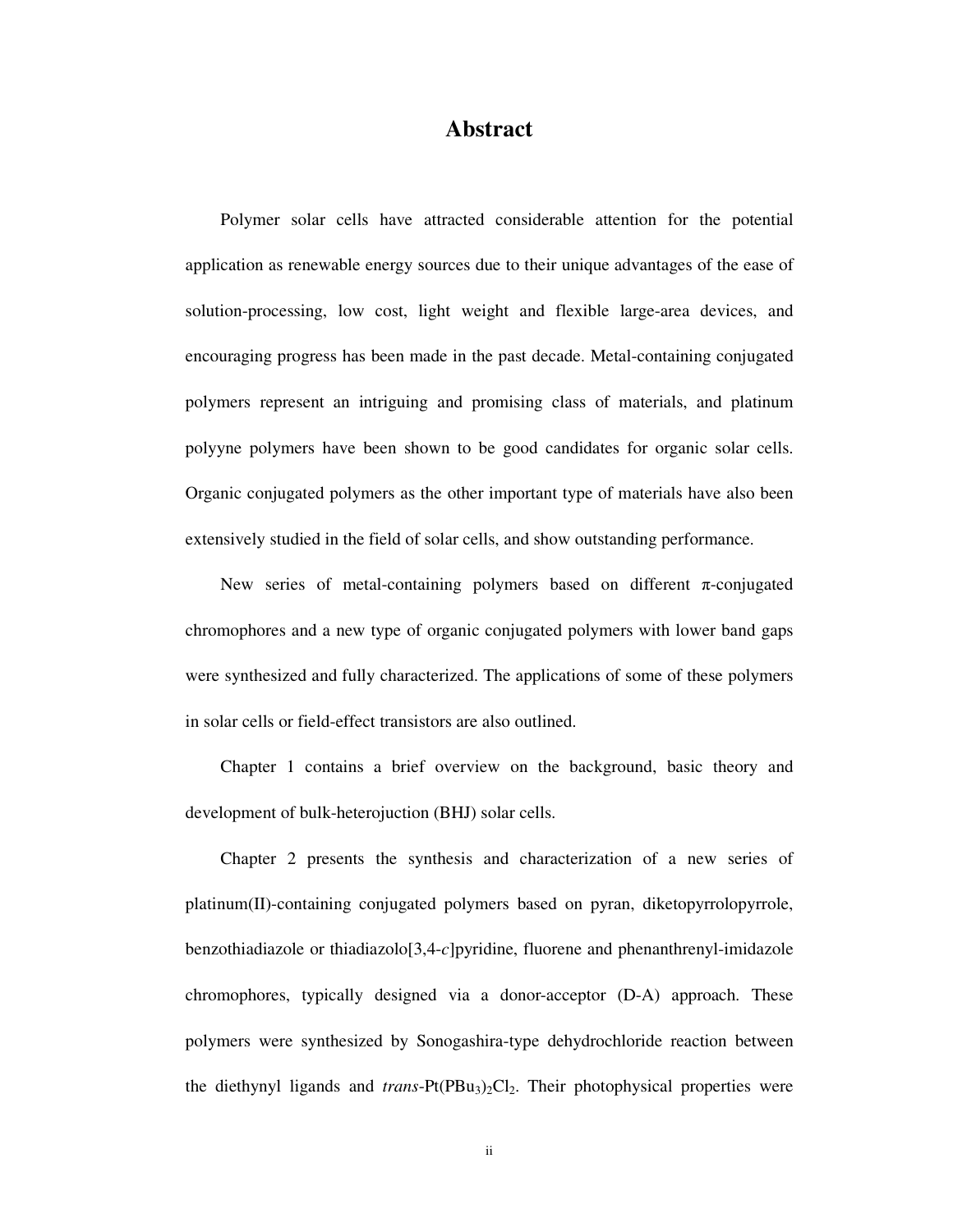fully investigated by the UV-vis and PL spectroscopies. In addition, the HOMO and LUMO energy levels of all the polymers were tested by cyclic voltammetry. The band gap of polymers can be tuned by changing the electron-donating ability of donor unit or the electron-withdrawing ability of acceptor unit in a D-A system. Some of the platinum polyyne polymers have been fabricated into photovoltaic devices and showed the power conversion efficiency (PCE) up to 1.4%.

A full account of the preparation, characterization, photophysical and thermal properties of a new series of organometallic polymers based on zinc(II)-porphyrin and platinum(II) alkynyls are presented in Chapter 3. These polymers exhibit a strong Soret band at ca. 430 nm and two weak Q-bands between 540 nm and 635 nm, which is a typical absorption profile for porphyrin compounds. The frontier molecular orbitals for their corresponding oligomeric model compounds were fully investigated by DFT and TDDFT. Photovoltaic devices based on theses polymers were fabricated and showed good photovoltaic performance.

In Chapter 4, a new series of organic conjugated polymers based on cyclopentadithiophene and thiadiazolo-[3,4-*c*]pyridine or pyridine were designed and synthesized by the novel microwave-assisted Stille-coupling reaction. Most of these polymers show better absorption properties in the visible and near-infrared region. The charge carrier mobilities of some of them were investigated by organic field-effect transistors. This series of polymers showed higher charge carrier mobilities, the highest value reaching up to 0.022 cm<sup>2</sup> V<sup>-1</sup> s<sup>-1</sup> for hole mobility and  $0.12 \text{ cm}^2 \text{ V}^{-1} \text{ s}^{-1}$  for electron mobility, presented by the regioregular polymer **P21**.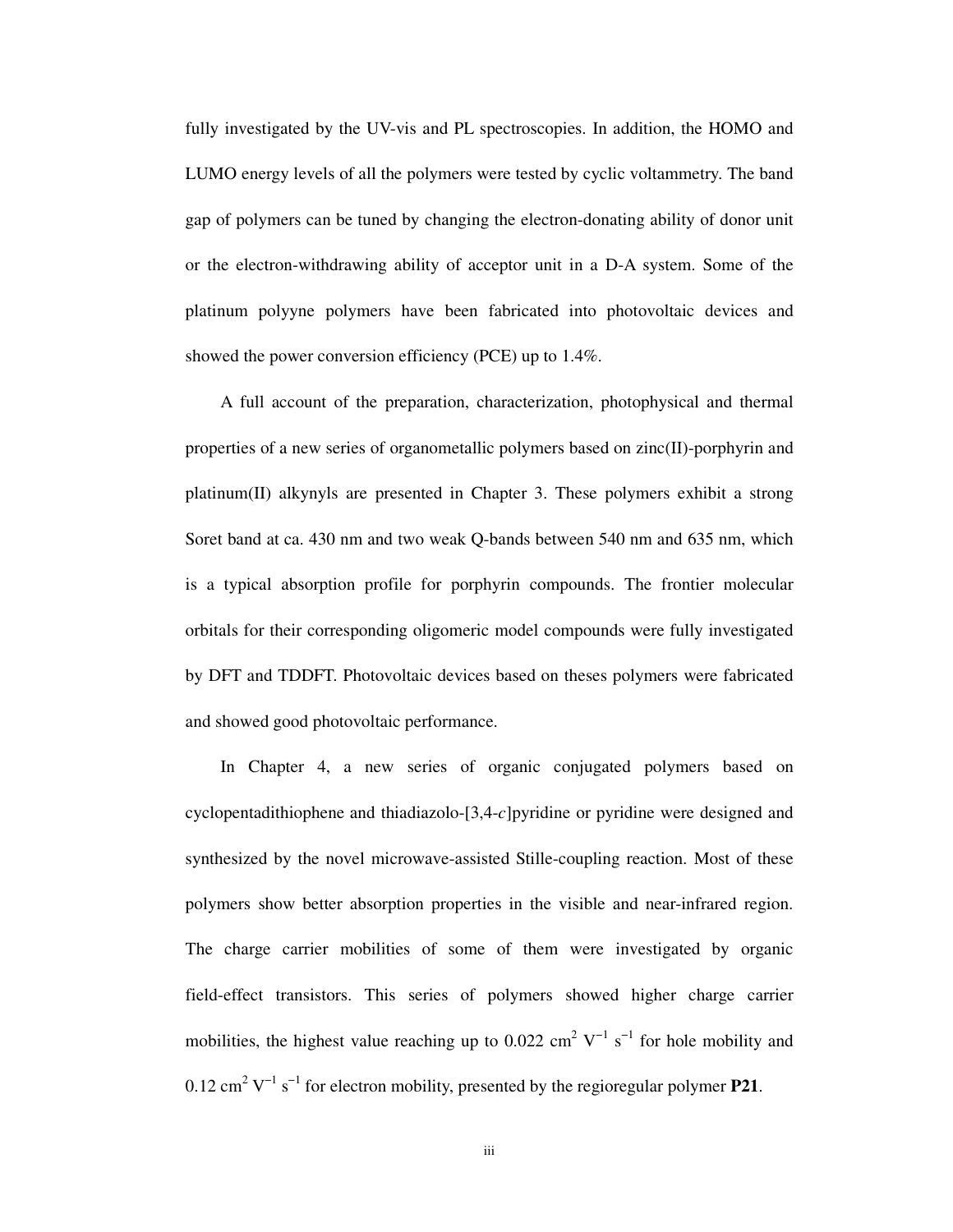Chapters 5 and 6 present the concluding remarks and the experimental details of the work described in Chapters 2−4.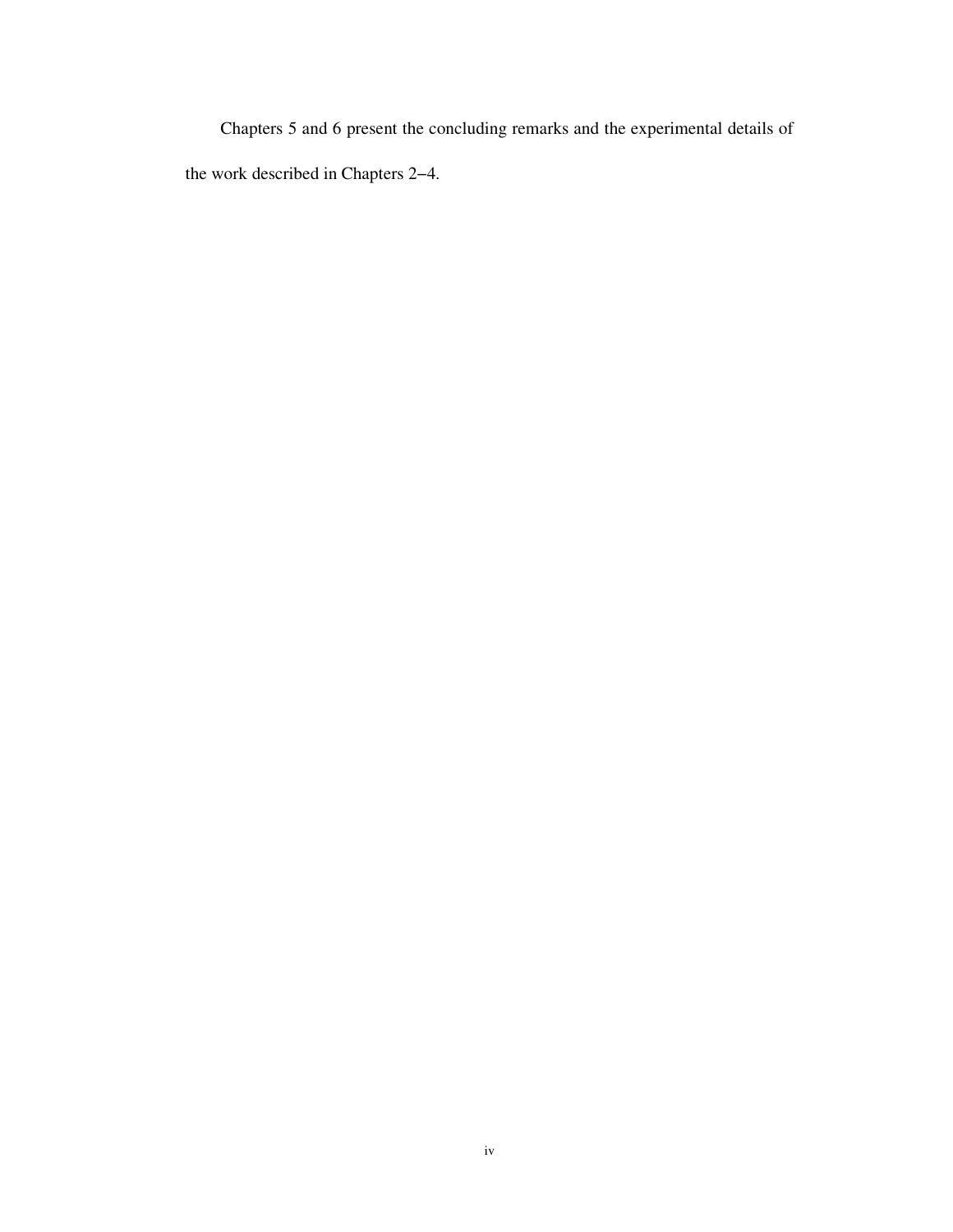### **Table of Contents**

| <b>Declaration</b>                       | $\mathbf{i}$  |
|------------------------------------------|---------------|
| Abstract                                 | $\mathbf{ii}$ |
| <b>Acknowledgements</b>                  | V             |
| <b>Table of Contents</b>                 | vii           |
| <b>List of Tables</b>                    | xii           |
| <b>List of Figures</b>                   | xiv           |
| <b>List of Schemes</b>                   | XX            |
| <b>List of Abbreviations and Symbols</b> | xxii          |
| <b>Formula Index</b>                     | xxvii         |

| <b>Chapter 1</b> | <b>Introduction</b>                                           | 1              |
|------------------|---------------------------------------------------------------|----------------|
| 1.1              | Background                                                    | $\mathbf{1}$   |
| 1.2              | Basic Working Principles of Organic Solar Cells               | $\overline{4}$ |
| 1.3              | Organic Photovoltaic Device Architectures                     | 9              |
| 1.4              | Development of Organic Solar Cells                            | 11             |
| 1.4.1            | <b>New Electron Donor Materials</b>                           | 14             |
|                  | 1.4.2 New Electron Acceptor Materials                         | 24             |
| 1.4.3            | New Technologies Based on Solar Cell Architectural<br>Designs | 26             |
| 1.4.4            | Optimization of the Morphology of the Active Layer            | 28             |
| 1.5              | Summary and Future Perspectives                               | 30             |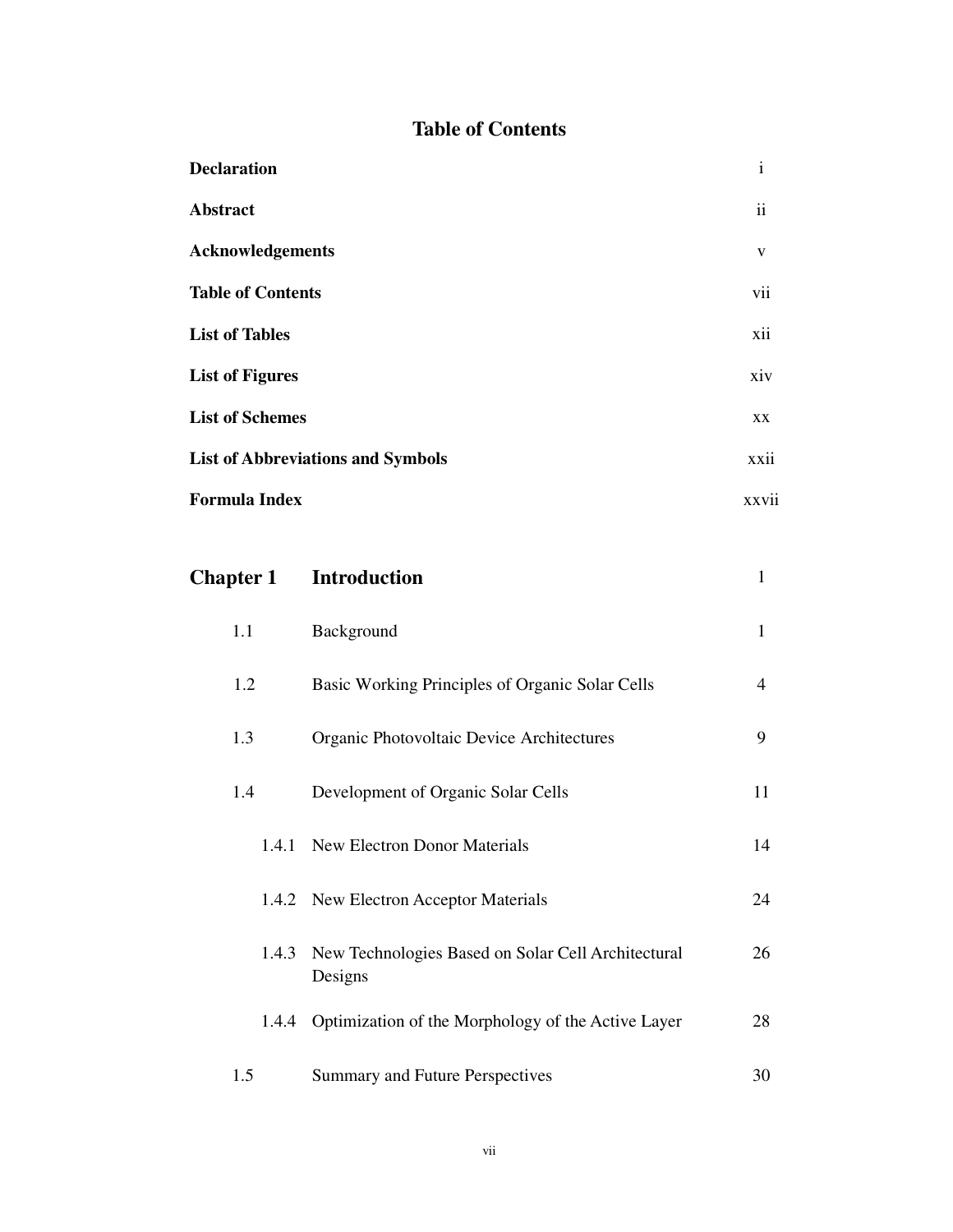References 33

| <b>Chapter 2</b> | <b>Synthesis, Characterization and Photovoltaic</b><br><b>Properties of a New Series of Conjugated</b><br><b>Platinum Polyyne Polymers for Use in Solar</b><br><b>Cells</b> | 39  |
|------------------|-----------------------------------------------------------------------------------------------------------------------------------------------------------------------------|-----|
| 2.1              | Introduction                                                                                                                                                                | 39  |
| 2.2              | Synthesis                                                                                                                                                                   | 44  |
| 2.2.1            | Design and Synthesis of Pyran Based Platinum Polyyne<br>Polymers                                                                                                            | 44  |
| 2.2.2            | Design and Synthesis of Diketopyrrolopyrrole Based<br>Platinum Polyyne Polymers                                                                                             | 56  |
| 2.2.3            | Design and Synthesis of Benzothiadiazole or<br>Thiadiazolopyridine Based Platinum Polyyne Polymers                                                                          | 62  |
| 2.2.4            | Design and Synthesis of Fluorene Based Platinum<br>Polyyne Polymers                                                                                                         | 69  |
| 2.2.5            | Design and Synthesis of Phenanthrenyl-Imidazole Based<br>Platinum Polyyne Polymers                                                                                          | 75  |
| 2.3              | Spectroscopic Characterization                                                                                                                                              | 79  |
| 2.4              | <b>Optical Absorption and Photoluminescence</b><br>Spectroscopies                                                                                                           | 93  |
| 2.5              | Thermal Gravimetric Analysis and Molecular Weight<br>Determination of Metallopolyyne Polymers                                                                               | 118 |
| 2.6              | Redox Properties of Metallopolyyne Polymers                                                                                                                                 | 121 |
| 2.7              | Photovoltaic Performance of Metallopolyyne Polymers                                                                                                                         | 125 |
| 2.8              | Conclusions                                                                                                                                                                 | 138 |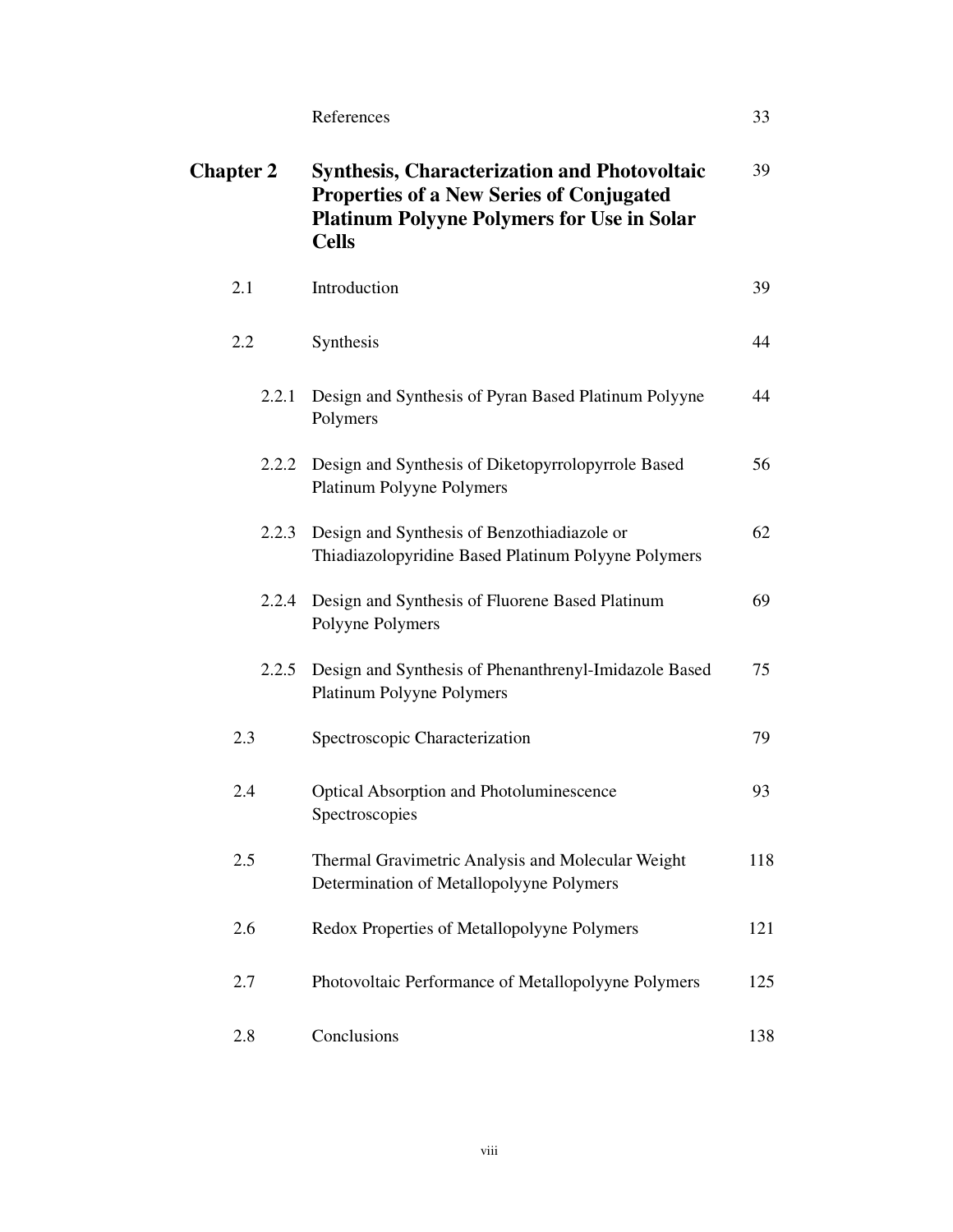| $\overline{4}$ |
|----------------|
|                |

| <b>Chapter 3</b> | <b>Synthesis, Characterization and Photovoltaic</b><br><b>Properties of New Metalloporphyrin</b><br>-Containing Polyplatinyne Polymers                                                                                       | 150 |
|------------------|------------------------------------------------------------------------------------------------------------------------------------------------------------------------------------------------------------------------------|-----|
| 3.1              | Introduction                                                                                                                                                                                                                 | 150 |
| 3.2              | Synthesis                                                                                                                                                                                                                    | 153 |
| 3.3              | Spectroscopic Characterization                                                                                                                                                                                               | 157 |
| 3.4              | <b>Optical Absorption and Photoluminescence</b><br>Spectroscopies                                                                                                                                                            | 163 |
| 3.5              | Spectroscopic and Computational Details                                                                                                                                                                                      | 169 |
| 3.6              | Thermal Gravimetric Analysis and Molecular Weight<br>Determination of Metallopolyyne Polymers                                                                                                                                | 179 |
| 3.7              | Redox Properties of Metallopolyyne Polymers                                                                                                                                                                                  | 180 |
| 3.8              | Photovoltaic Performance of Metallopolyyne Polymers                                                                                                                                                                          | 182 |
| 3.9              | <b>Concluding Remarks</b>                                                                                                                                                                                                    | 186 |
|                  | References                                                                                                                                                                                                                   | 188 |
| <b>Chapter 4</b> | <b>Synthesis, Characterization and Charge</b><br><b>Carrier Mobility Studies of Conjugated</b><br><b>Organic Polymers Based on</b><br><b>Cyclopentadithiophene and</b><br><b>Pyridalthiadiazole or Pyridine Chromophores</b> | 193 |
| 4.1              | Background                                                                                                                                                                                                                   | 193 |
| 4.2              | Synthesis                                                                                                                                                                                                                    | 197 |
| 4.2.1            | Synthesis of Regioregular Polymers P21 and P22                                                                                                                                                                               | 197 |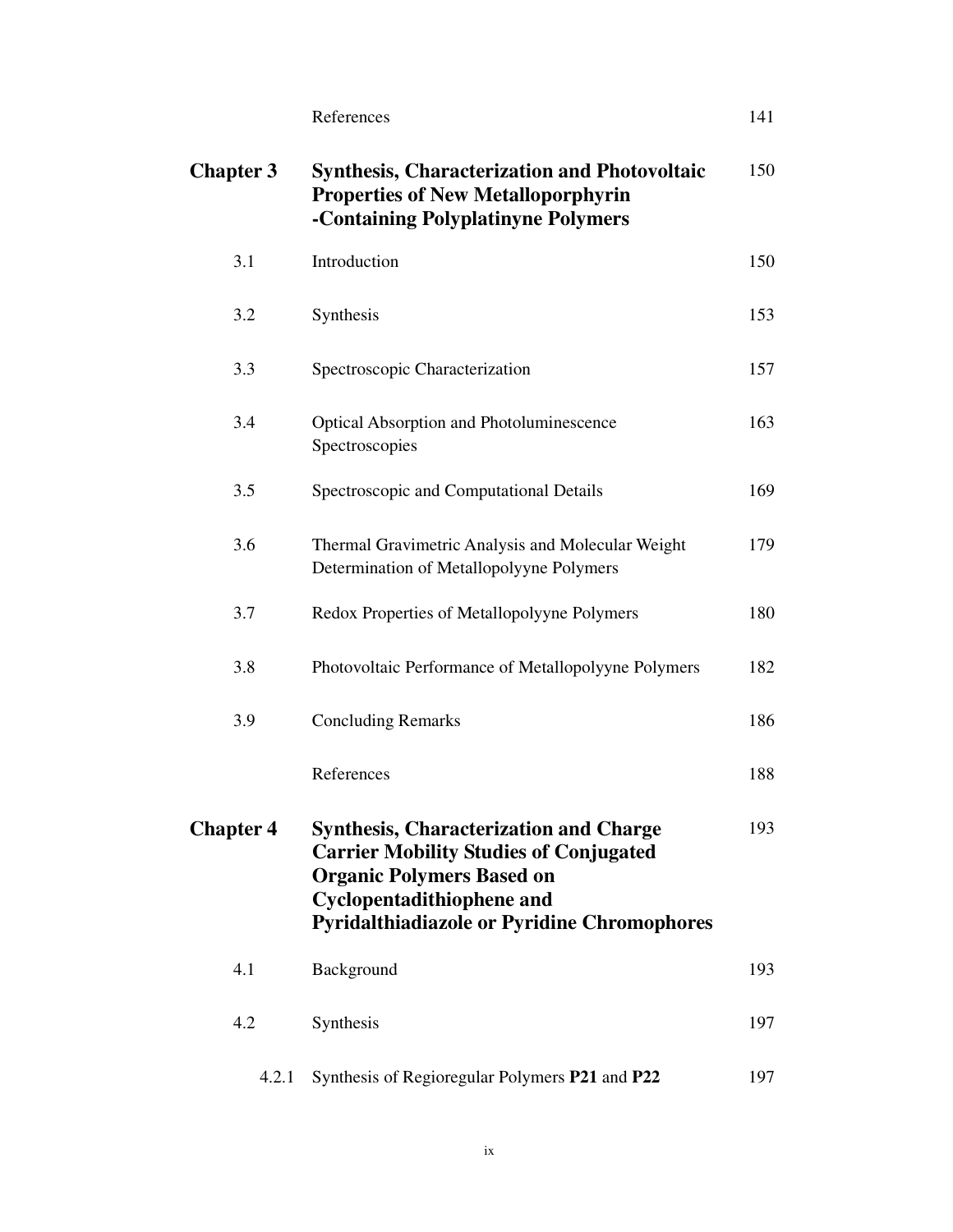| <b>Chapter 5</b> |       | <b>Conclusions and Future Work</b>                                                     | 229 |
|------------------|-------|----------------------------------------------------------------------------------------|-----|
|                  |       |                                                                                        |     |
|                  |       | References                                                                             | 226 |
| 4.8              |       | Conclusions                                                                            | 224 |
| 4.7              |       | <b>Carrier Mobility Studies for OFET</b>                                               | 220 |
| 4.6              |       | <b>Electrochemical Properties</b>                                                      | 218 |
| 4.5              |       | Thermal Gravimetric Analysis and Molecular Weight<br>Determination of Organic Polymers | 217 |
| 4.4              |       | <b>Optical Properties</b>                                                              | 211 |
| 4.3              |       | Spectroscopic Characterization                                                         | 205 |
|                  | 4.2.3 | Synthesis of Organic Polymer P24                                                       | 204 |
|                  | 4.2.2 | Synthesis of Organic Polymer P23                                                       | 203 |

| <b>Chapter 6</b> | <b>Experimental Details</b>                                                           | 234 |
|------------------|---------------------------------------------------------------------------------------|-----|
| 6.1              | General                                                                               | 234 |
| 6.2              | Materials                                                                             | 237 |
| 6.3              | <b>Experimental Details for Chapter 2</b>                                             | 237 |
| 6.3.1            | <b>Experimental Details for Organometallic Polymers Based</b><br>on Pyran Chromophore | 237 |
| 6.3.2            | <b>Experimental Details for Organometallic Polymers Based</b><br>on DPP Chromophore   | 257 |